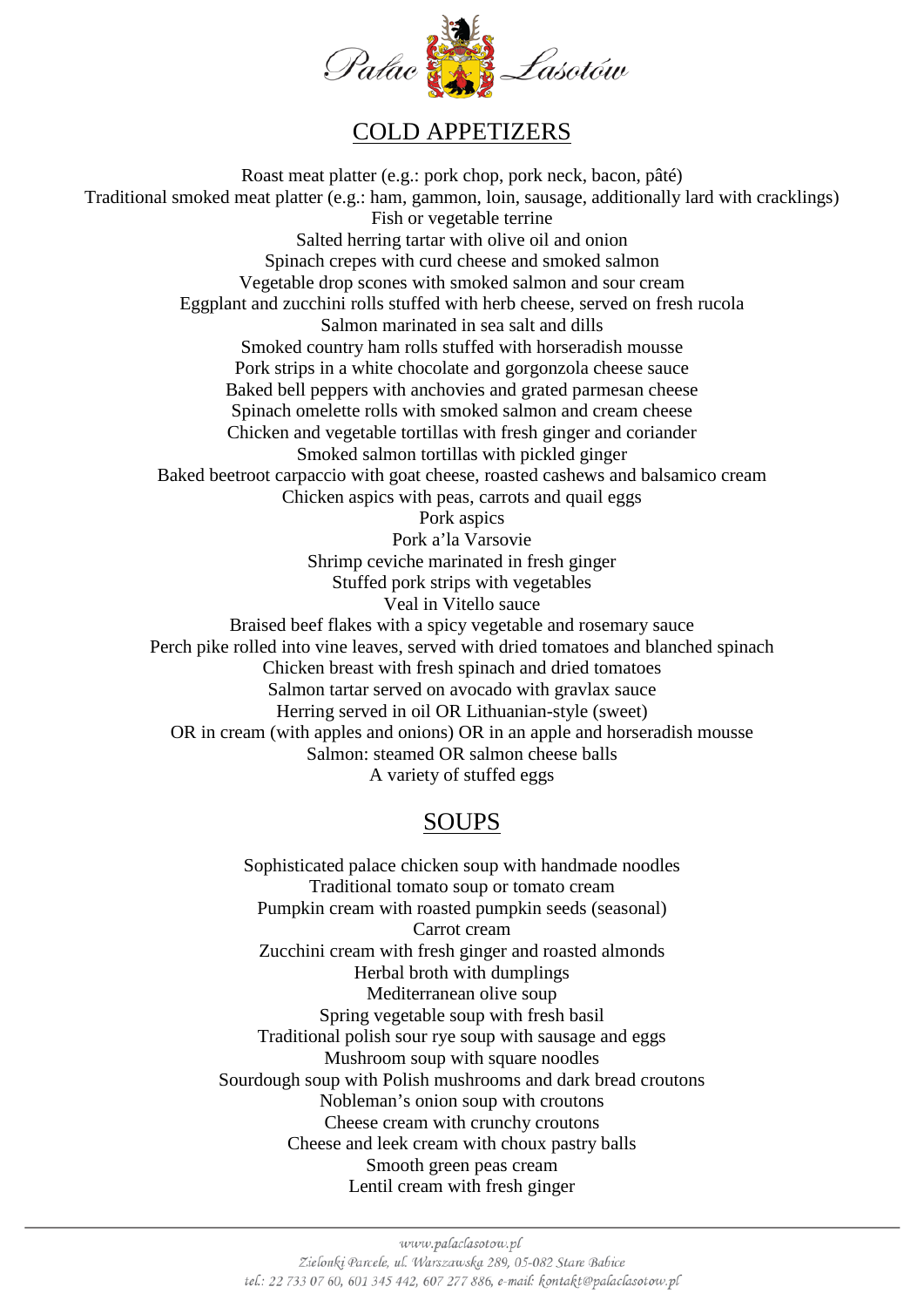

Red borscht with meat-stuffed paties or croquettes Knight's stew Traditional cold soup Goulash soup

### SALADS

Rucola, goat cheese, oranges with fruit sauce Salad with grilled chicken, vegetable ribbons and a honey vinaigrette sauce Couscous with grilled vegedables and a tomato-herbal sauce Rice with corn, bell peppers, beans and celery Rice with smoked chicken, pineapple, corn and red beans, with mayonnaise-yoghurt sauce Fresh spinach with crunchy bacon, egg and cherry tomatoes, with garlic yoghurt sauce Smoked trout and pomegranate, with orange vinaigrette sauce Feta cheese and fresh vegetables Salad mix with grilled chicken, pineabble, brie cheese and mango sauce Salad with blue cheese, roasted cashews and strawberries in balsamico cream Salad mix with pumpkin and sunflower seeds, with seedless fruit and raspberry vinaigrette sauce Rucolla with mini mozzarella balls, cherry tomatoes and dried tomato vinaigrette sauce Wild rice, feta cheese, cherry tomatoes, olive oil and lemon juice Chicken and pasta Chicken with vegetables (bell peppers, cucumbers, red onions, colored beans, sauce) Traditional vegetable salad

### MAIN COURSES

Duck in rowanberry sauce (or with applies and cranberries) Capons (filleted chicken leg stuffed with dried tomatoes and vegetables) Chicken rolls with fresh vegetables, in fresh bell pepper sauce Chicken breast in basil cream sauce Chicken breasts stuffed with spinach and riccota cheese, with cream sauce Chicken breast in corn cereal or traditional coating Pork loin flakes in green pepper or mushroom sauce Boar rogou // paid separately Boar rolls with bacon and French mustard, in rosemary sauce // paid separately Pork pouches with champignons and smoked cheese, in thyme sauce Pork loin escalopes with mediterranean sauce Pork ribs roasted in plum sauce Roast pork neck with hunter-style sauce Traditional bone-in pork chops "Knight's" pork chops

Homemade dumplings "pierogies" (various fillings)

Perch pike with fresh mushroom sauce Sole fish rolls with fresh spinach in lime sauce Sole fish in caper and herb sauce Tilapia in lemongrass and lime leaves Nile perch in crayfish sauce Salmon glazed baked in French mustard, honey and fresh dill glazing // paid separately Baked salmon in orange and lemon sauce // paid separately